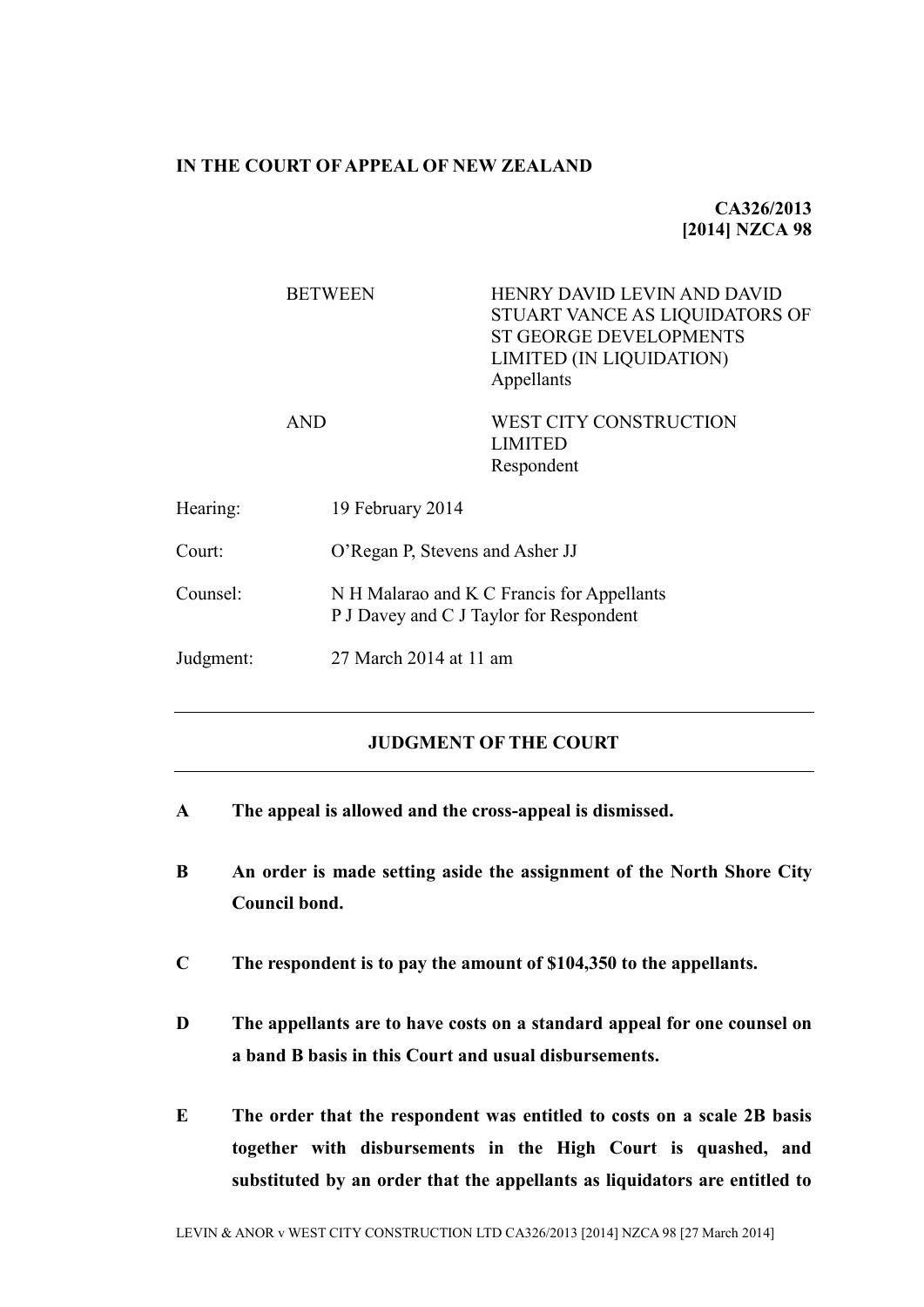**costs on a scale 2B basis together with disbursements as fixed by the Registrar of the High Court.** 

**F Any outstanding costs or interest issues are to be determined in the High Court.**

 $\mathcal{L}_\mathcal{L} = \mathcal{L}_\mathcal{L} = \mathcal{L}_\mathcal{L} = \mathcal{L}_\mathcal{L} = \mathcal{L}_\mathcal{L} = \mathcal{L}_\mathcal{L} = \mathcal{L}_\mathcal{L} = \mathcal{L}_\mathcal{L} = \mathcal{L}_\mathcal{L} = \mathcal{L}_\mathcal{L} = \mathcal{L}_\mathcal{L} = \mathcal{L}_\mathcal{L} = \mathcal{L}_\mathcal{L} = \mathcal{L}_\mathcal{L} = \mathcal{L}_\mathcal{L} = \mathcal{L}_\mathcal{L} = \mathcal{L}_\mathcal{L}$ 

# **REASONS OF THE COURT**

(Given by Asher J)

# **Introduction**

[1] This case concerns the assignment of a bond as a method of payment for services provided by West City Construction Ltd (West City) to St George Developments Ltd (in liquidation) (St George). St George went into liquidation in January 2008 and the appellant liquidators say the assignment took place within the two year voidable transaction period. Associate Judge Abbott found it took place before the two year period began.<sup>1</sup> The issue is whether the assignment occurred by an oral agreement on 22 November 2005 as the Associate Judge found or later, when a deed of assignment was signed on 3 October 2006.

[2] Messrs Levin and Vance submit that the Associate Judge was wrong in finding that there was an effective equitable assignment prior to 22 January 2006, the relevant date for voidable transactions. They claim that the date of the assignment was 3 October 2006, the date of a formal legal assignment, rather than 22 November 2005, the date of the alleged earlier oral agreement. On this basis they submitted the assignment was a voidable transaction and should be set aside.

[3] The respondent, West City, submits that the Associate Judge was correct in finding that there was an oral assignment that occurred prior to 22 January 2006. It cross-appeals against the Judge's finding that there was no defence available to West City under s 296(3) of the Companies Act 1993 if the assignment was on 3 October 2006, inside the two year period. It also cross-appeals on the basis that the Judge

 $\frac{1}{1}$ 

*Levin v West City Construction Ltd* [2013] NZHC 929.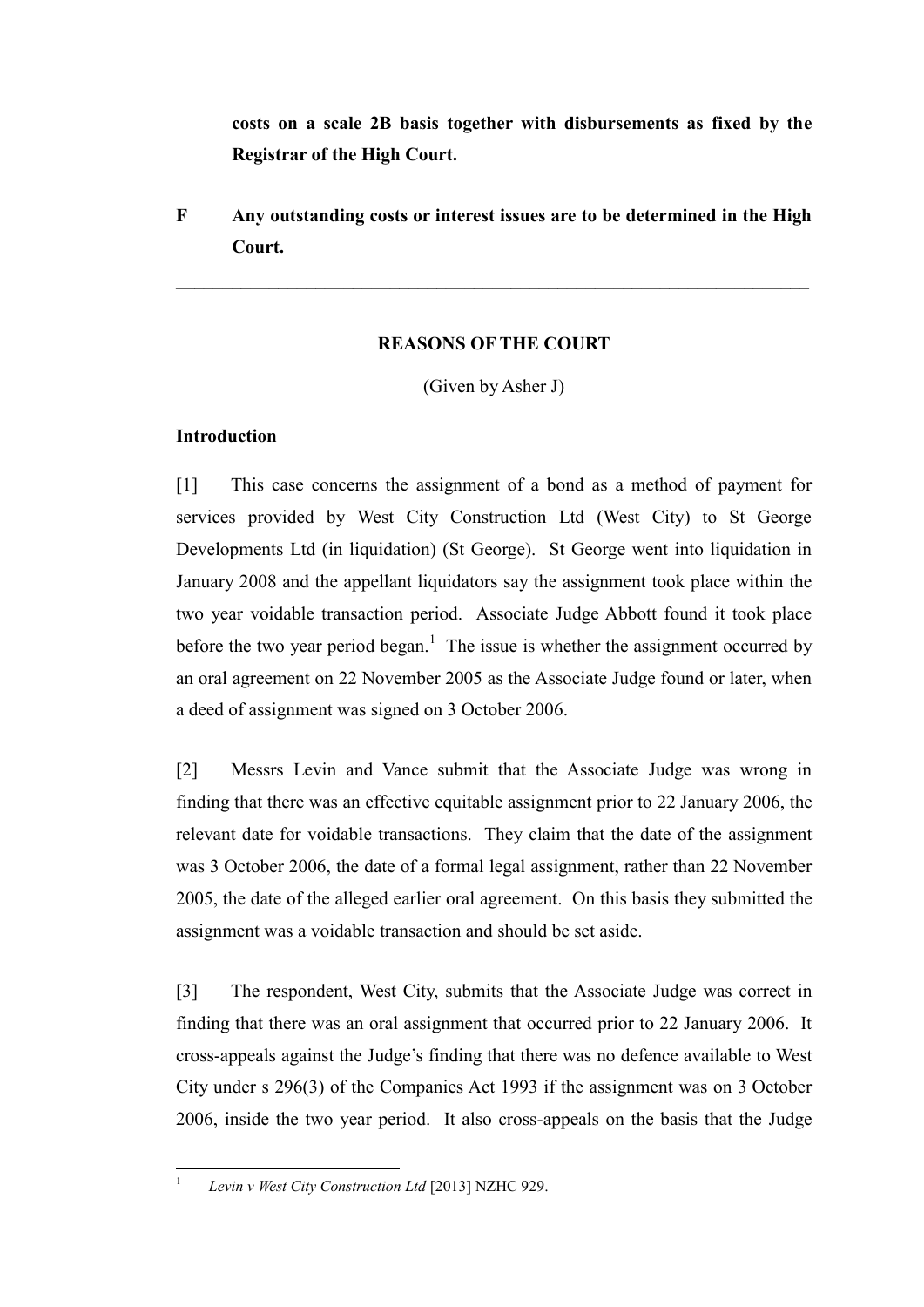was wrong in indicating that if the assignment was within the two year period he would refuse to exercise his discretion not to set aside the transaction.

### **Brief facts**

[4] West City is a construction company carrying out earthworks and other related projects, including the construction of residential subdivisions. Its principal is Len Ireland. Between 2002 and 2004, West City provided construction services to St George in relation to a residential subdivision known as No.9 Quail Drive in Albany (the Albany subdivision).

[5] On 19 November 2004 St George had entered into a bond with the North Shore City Council in relation to various works it was carrying out to the value of \$104,350. The date for the completion of the work specified in the bond was 19 November 2005, and it was provided that if all the work was completed the sum would be refunded in full. West City also carried out work on another construction job for St George at a nearby subdivision known as Point Ridge.

[6] West City completed contract works in July 2004 and was entitled to receive retention monies that had been retained by St George. However, in October 2005, with retentions of \$47,532.12 still owed by St George to West City, St George approached West City to provide a quotation to complete additional works and construct a storm water pond. West City provided a quotation for \$46,376.05 plus GST to carry out these additional works, together with other minor work.

[7] At the time there were still sections for sale in a subdivision that had been completed by St George. Mr Ireland deposed in his affidavit in opposition that he understood the North Shore City Council was requiring bonds from St George which would enable the Council to release completion certificates for the subdivision and allow further sales to continue. Therefore, by October 2005 St George was in the position where it wanted West City to carry out further work to the value of \$46,376.05, but St George owed retentions under earlier contracts, and could not meet its existing indebtedness.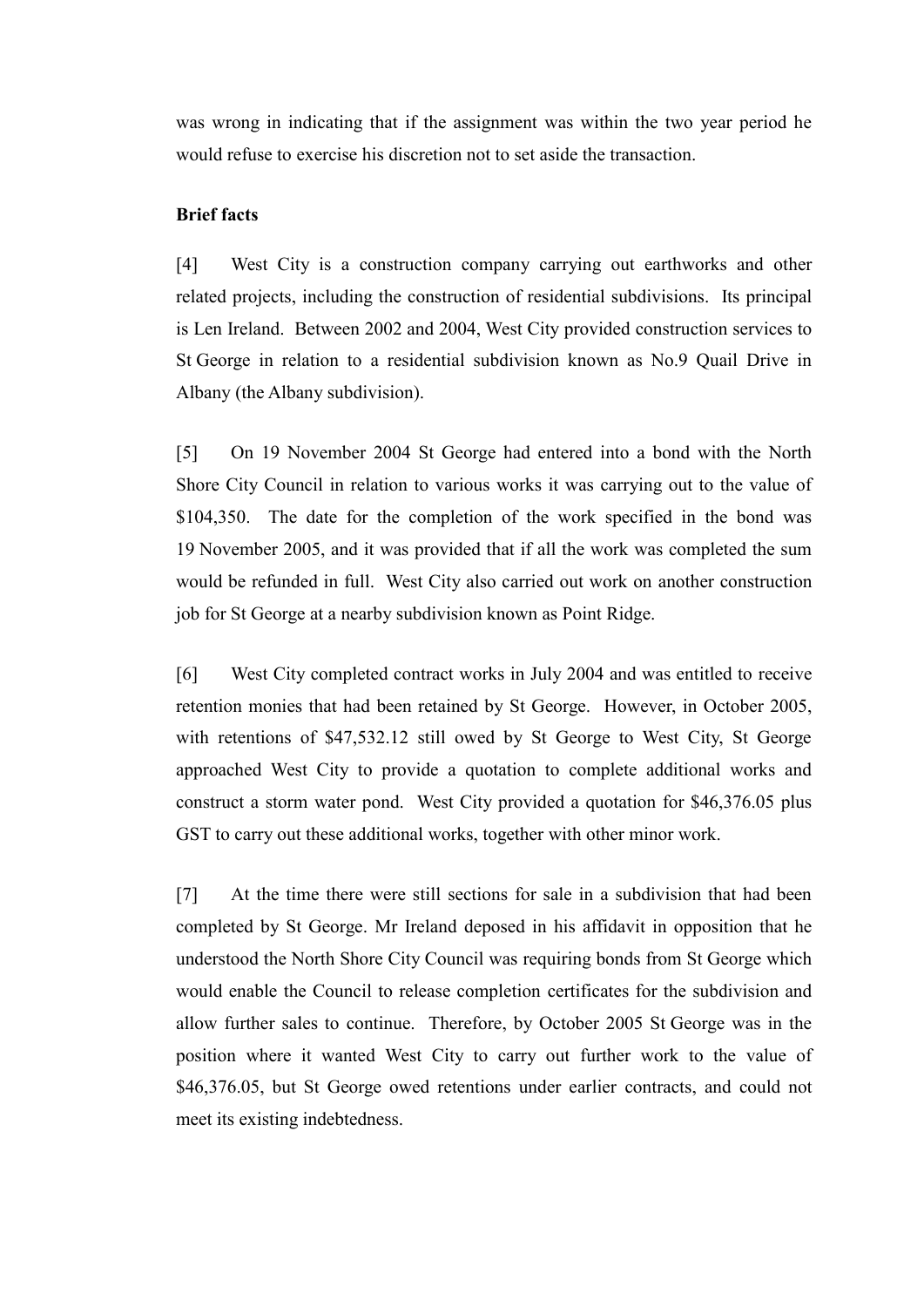[8] Mr Ireland deposed that he was not prepared to agree to West City carrying out further works for St George unless the outstanding retentions owed to West City of \$47,532.12 were paid. As a result St George offered an agreement to pay its debt from the bond monies owed to St George by the Council. Mr Ireland stated:

I had discussions with [St George's director] Mr Andersen and he agreed to pay for the additional pond works and the outstanding amounts under the original contract by assigning the Council bond monies to West City.

[9] Mr Ireland deposed that he followed up the oral agreement by a letter to Mr Andersen on 6 November 2005 "confirming" his willingness to do the work. He stated, "I advised that the arrangement was acceptable provided it was done with a formal agreement." His letter read:

RE: Quail Drive Subdivision

I see they have final sorted the Pond planting plan [sic]

We would be happy to carry out this works but the balance of the retentions  $$47,523.12$  [sic] were due on 31<sup>st</sup> January 2004.

We cannot proceed with the planting and minor works until this is paid

The quote for planting the pond and minor earthworks is \$46,376.05 plus [GST]

*We understand you intend payment of these amounts from bond monies held by [North Shore City Council]*

*This arrangement is acceptable provided it is done with a formal agreement* 

If you have any queries, please do not hesitate to call me on [cell phone number removed].

(emphasis added)

[10] Mr Ireland then deposed:

Mr Andersen proceeded to have his lawyer prepare a formal deed relating to the payment of the bonds which is the Deed of Assignment.... I believe that this deed was prepared in November 2005 shortly after my letter to Mr Andersen as it refers to a completion date of 19 November 2005 in the definition section. However, it was simply "kept in the bottom drawer" and not actually signed at that time.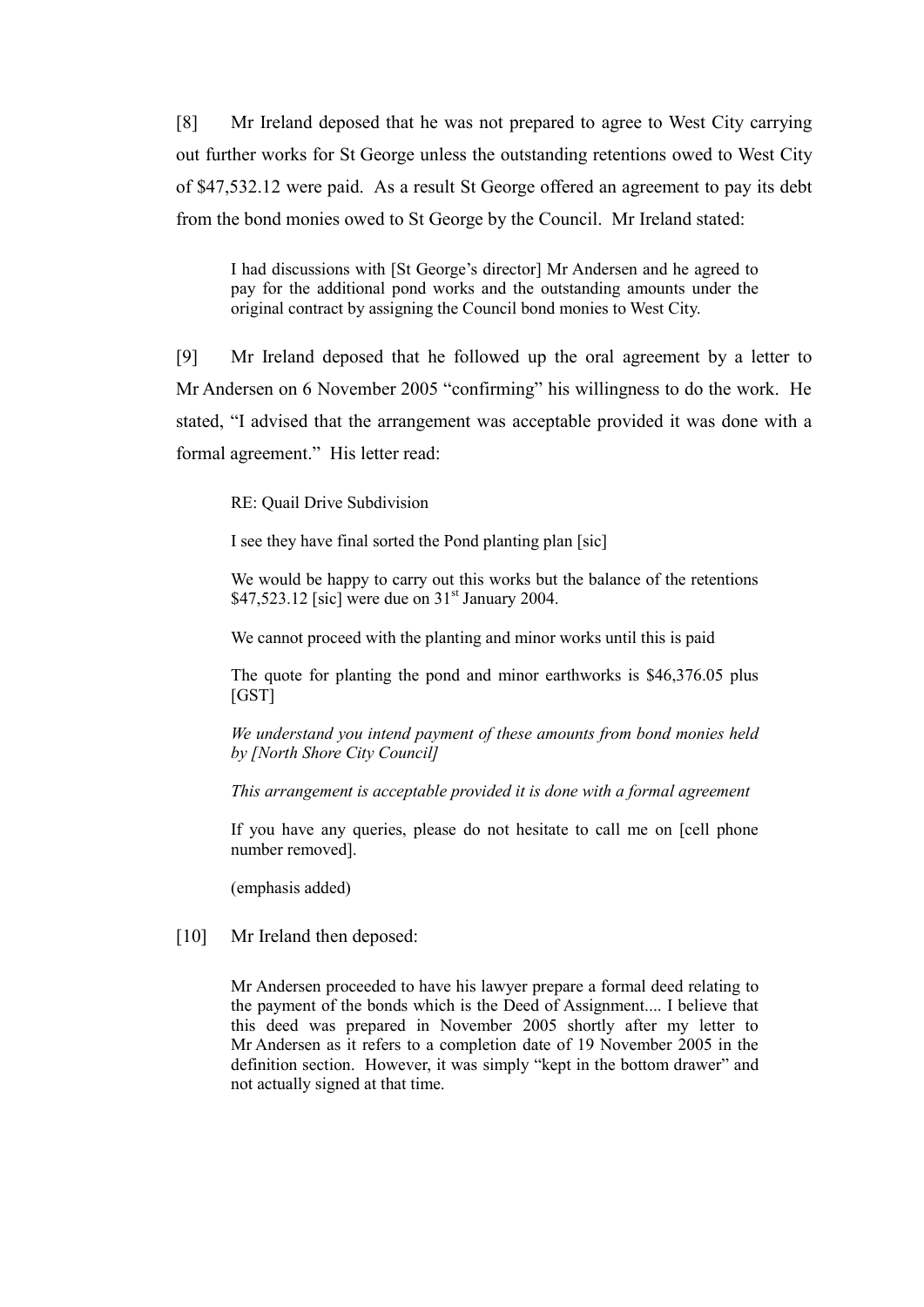- [11] The Associate Judge set out what Mr Ireland said under cross-examination.<sup>2</sup>
	- (i) he told the engineer and Mr Andersen that he was not doing any more "until, unless you assign me the bond";
	- (ii) [Mr Andersen] told him he would arrange payment for the further work and the balance of the retentions from the bond monies held by [the Council];
	- (iii) the deed was "just the assignment", not necessarily what was agreed: "What he agreed to do was pay us using the Council bond money. This [the deed] is just the assignment of it.";
	- (iv) the first time he saw the deed was when he signed it on 3 October 2006 at St George's offices: he was happy with the agreement that West City would be paid out of the Council bond, as recorded in his letter of 6 November 2005, but had asked for the formal document so that he could take it to Council to get the bond changed into West City's name (which could not happen until the works were complete).

[12] West City commenced the additional work in November 2005. It issued payment claims on 30 November 2005 and 16 January 2006. The work done by West City was completed by 16 January 2006. The payment claims were later certified. On 13 June 2006 West City presented a final claim for the balance of the money due and for the additional work done totalling \$109,133.46. The work passed a final inspection of the Council and there was certification for payment of the amount of the extra work. Mr Ireland deposed that he had expected the bond monies to be paid by that time.

[13] The Council then indicated there would be a two year maintenance period for additional work, and it would hold back payment of part of the bond for that two year period. Faced with these further delays Mr Ireland requested Mr Andersen sign the Deed of Assignment. He emphasised that the work had been long completed at this point. Mr Andersen agreed and the Deed of Assignment was executed on 3 October 2006.

[14] On 22 January 2008 the Commissioner of Inland Revenue made an application to place the company into liquidation. The company was placed into liquidation by the Auckland High Court on 2 May 2008. Primary indebtedness is to

 $\frac{1}{2}$ *Levin v West City Construction Ltd*, above n 1, at [39](d) (footnotes omitted).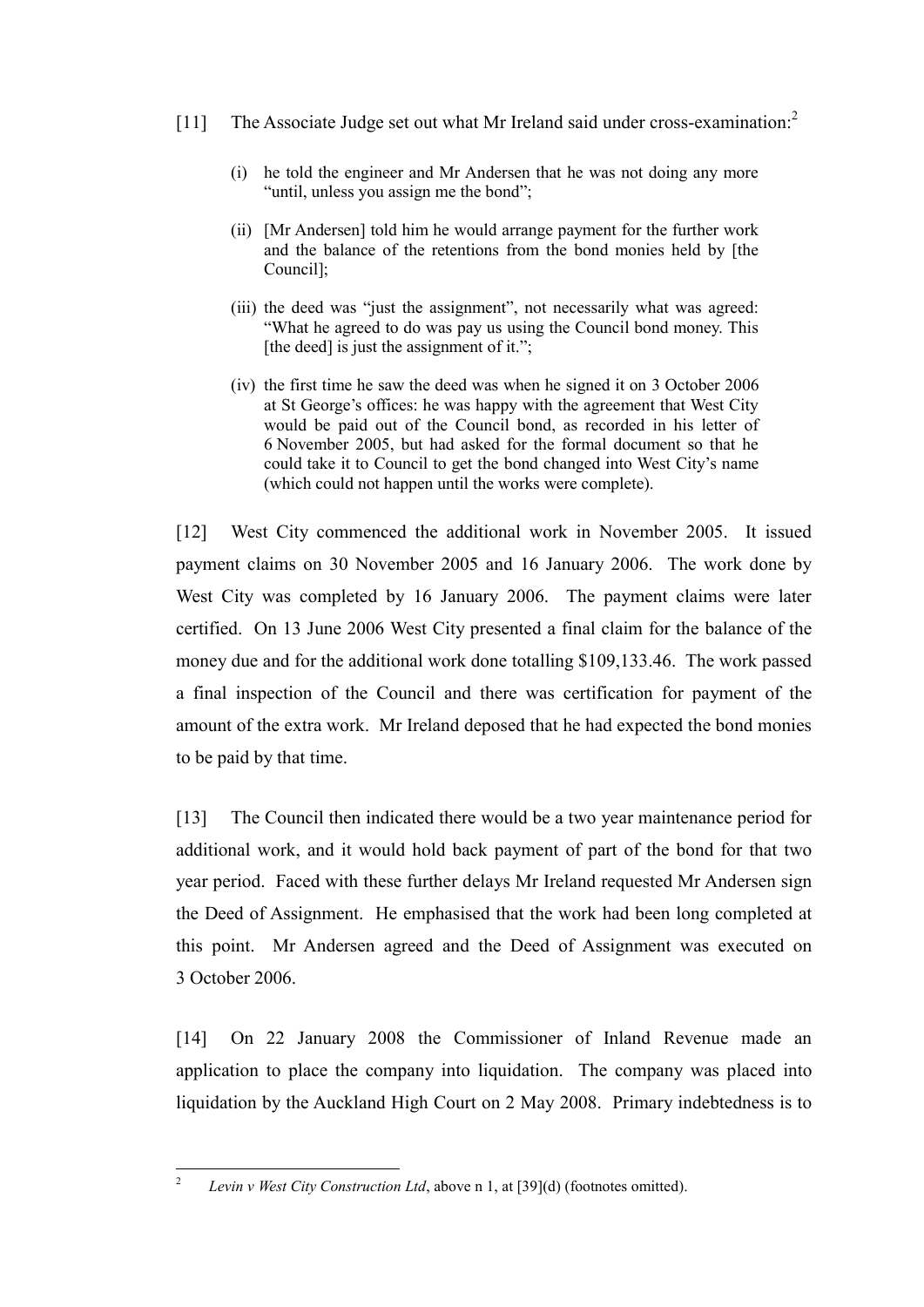the Inland Revenue Department. The two year voidable transaction period ran, therefore, from 22 January 2006. $3$ 

[15] On 25 June 2008 Messrs Levin and Vance wrote to West City informing it that they were reviewing all payments made by the company, and noted that the assignment of 3 October 2006 appeared to be a preference. They invited West City to send them any evidence relevant to the classification of the payment.

[16] On 11 July 2008 West City's lawyers responded, asserting that the assignment agreement was entered into prior to the two year period. On 6 October 2009 the liquidators' solicitors wrote to West City stating that insufficient evidence had been provided of this. Further evidence was sought and a response was provided by West City. On 7 December 2011 the liquidators filed a notice setting aside the assignment of the bond. An objection was received and the liquidators issued these proceedings by way of originating application on 25 May 2012.

## **The decision**

[17] In his decision of 1 May 2013 Associate Judge Abbott dismissed the liquidators' application. He held that the development bond was assigned in equity by oral agreement prior to 22 January 2006. As a result the transaction was outside the two year period and so could not be a voidable transaction under s 292. If it was conditional, the arrangement had become unconditional by the carrying out of the work and by its completion at the end of December 2005, the claim for the balance of the pond work being presented on 16 January 2006.

[18] In the alternative, the Judge expressed his view that the assignment was not in the ordinary course of business, and that there were reasonable grounds to suspect the company would become insolvent in November 2005. He would not have upheld the set aside transactions on those grounds.

Companies Act 1993, s 293(6).

 $\overline{\mathbf{3}}$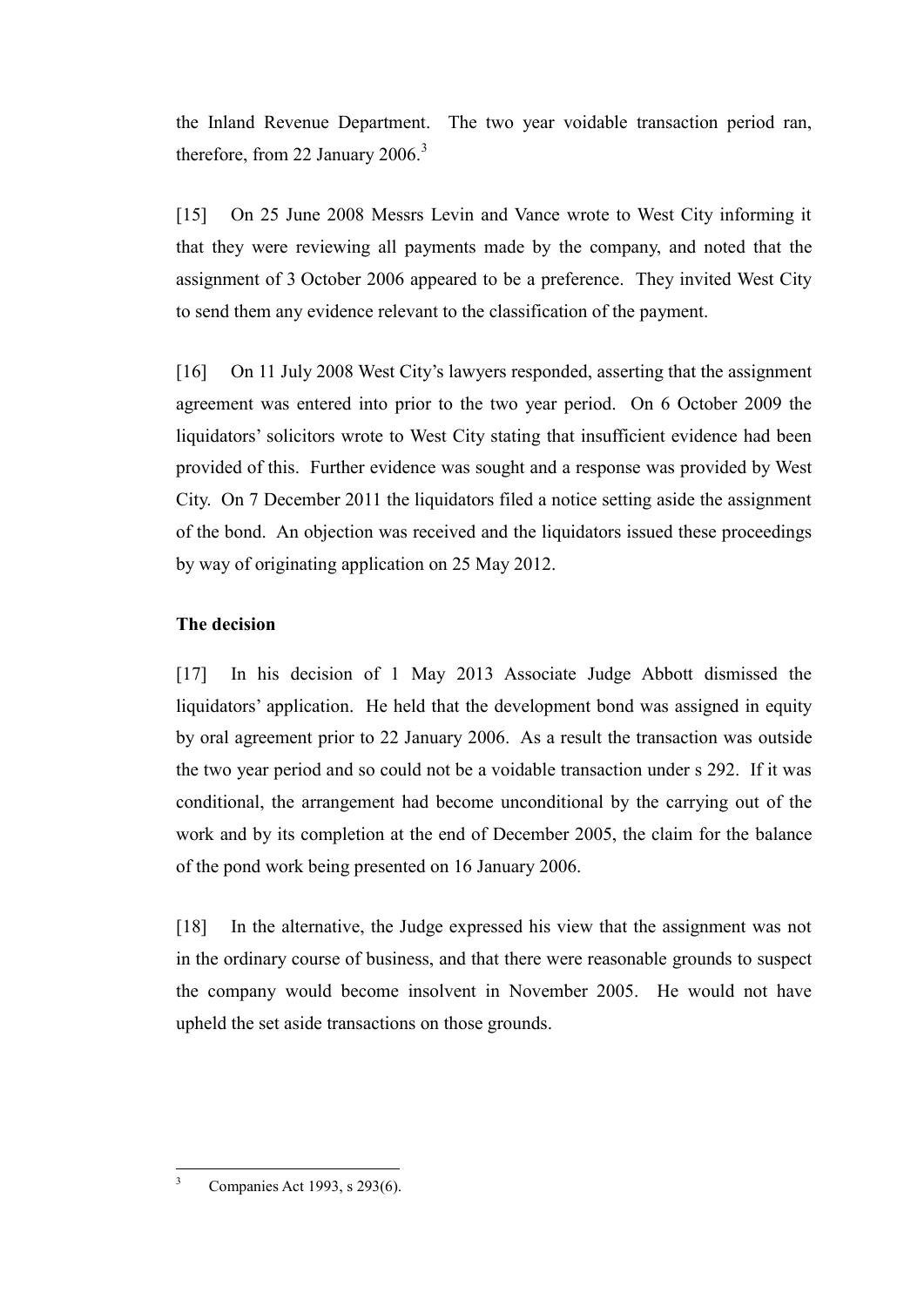[19] Messrs Levin and Vance submit that the Judge was wrong in finding there was an equitable assignment prior to 22 January 2006. They put forward three primary reasons:

- (a) The intention of any November 2005 agreement was not to assign the development bonds, but rather there was an agreement to transfer the bonds once work had been completed.
- (b) Assignment can only take place once consideration has been executed, and this consideration was not executed.
- (c) Even if there was an equitable assignment, the assignment in October 2006 was a fresh transaction.

#### **Was there an effective assignment in November 2005?**

[20] Under s 292(3)(a) of the Companies Act a transaction includes "conveying or transferring the company's property". Such a transaction is voidable if it was made when the company was unable to pay its due debts within the specified period and enabled another person to receive more towards the satisfaction of the debt than would have been received or likely to have been received in the liquidation, unless it took place in the ordinary course of business. 4 An assignment which transfers a chose in action can be such a transaction.

[21] The objective and effect of a voidable transaction regime is to give effect to the well-established *pari passu* principle. This requires that creditors of a company who are in the same class share in the company's funds available for distribution on a pro rata basis.<sup>5</sup> The focus is on achieving fairness amongst all creditors, not on the individual fairness of transactions between a particular creditor and the debtor company.<sup>6</sup> The principle is enshrined in the Companies Act.<sup>7</sup> Voidable preference provisions attempt to strike a balance between the interests of all creditors in being able to share the assets of the company, and the interests of particular creditors who

 $\overline{4}$  $^{4}$  Companies Act, s 292(2).

 $\frac{5}{2}$  *Farrell v Fences & Kerbs* [2013] NZCA 91, [2013] 3 NZLR 82 at [65].

*b Farrell v Fences & Kerbs Ltd*, above n 5, at [68]; *Lewis v Hyde* [1998] 1 NZLR 12 (PC) at 18.

Companies Act, s  $313(1)$  and (2).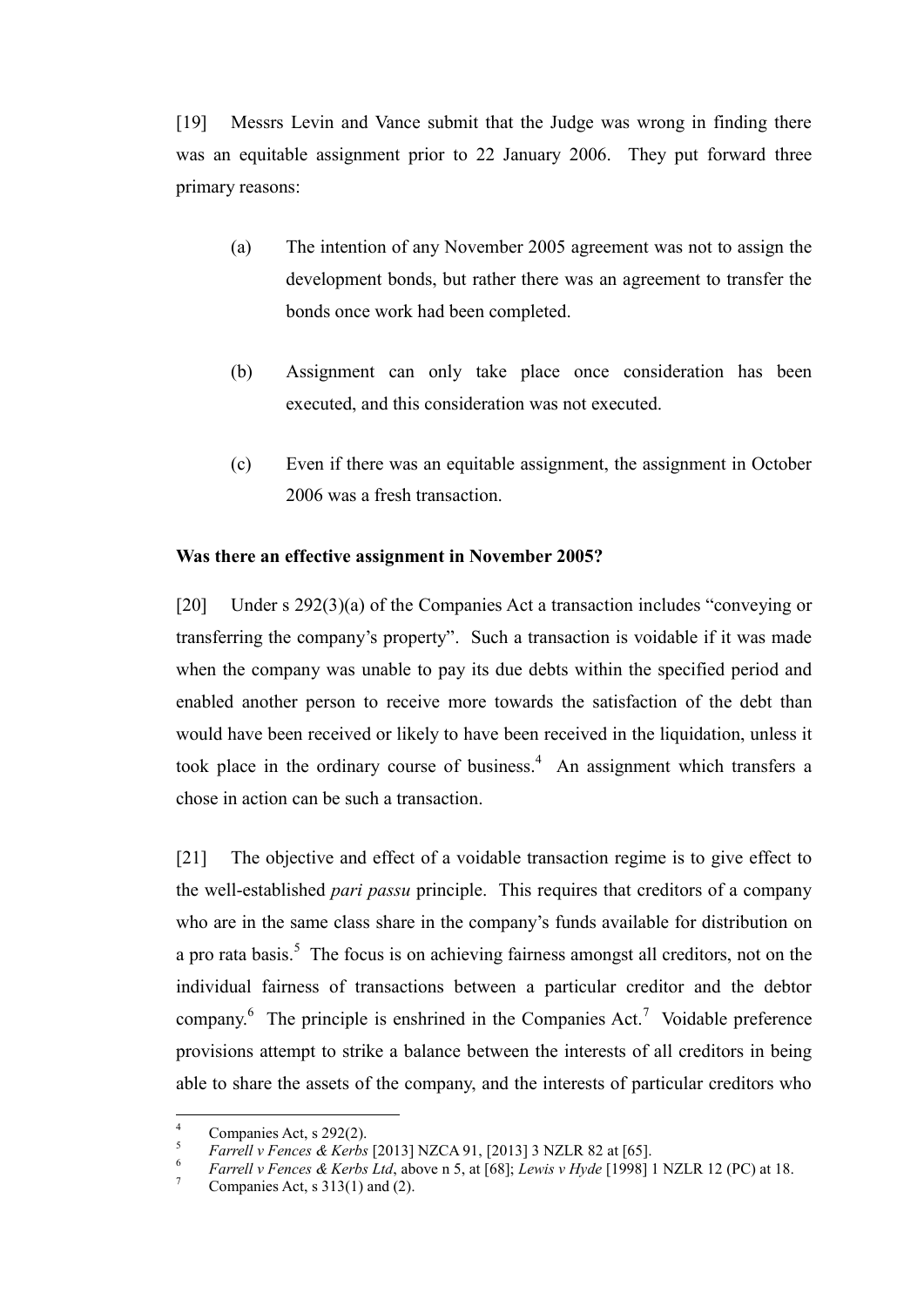have taken various steps in good faith to deal with the company while not seeking preference over other creditors.

[22] Section 130 of the Property Law Act 1952 provides that an absolute assignment in writing of a legal or equitable thing in action signed by the assignor passes all rights and remedies in relation to the thing in action to the assignee. $8$  An assignment of a chose of action can be made orally. $9$  Bonds are recognised as assignable choses in action. $10$ 

[23] An assignment has been described as "the immediate transfer of an existing proprietary right, vested or contingent, from the assignor to the assignee."<sup>11</sup> In relation to this alleged equitable assignment of a bond, there is no doubt there was consideration, being the further work to be carried out. There is no question as to the identification of the property assigned: it was the bond. The real issue is whether an intention to assign the bonds on or around 22 November 2005 can be discerned on the facts. There is a distinction between a stipulation to pay monies from a fund and equitable assignment.<sup>12</sup> A stipulation to pay from a fund is not enforceable while an agreement to assign is. A stipulation to pay can be revoked.<sup>13</sup> For there to be an oral agreement to assign, there must be an intention to assign.<sup>14</sup> Clear words are needed to show that there was an intention to assign.<sup>15</sup> It has been held:<sup>16</sup>

<sup>8</sup> <sup>8</sup> The Property Law Act 1952, now repealed by the Property Law Act 2007, applies to this assignment. Section 49(1) of the Property Law Act 2007 provides that the Property Law Act 2007 only applies to an assignment of a thing in action made on or after 1 January 2008. The assignment in question occurred prior to 1 January 2008.

 $\overline{Q}$ *Laws of New Zealand* Equity (online ed) at [59]; *Davies v TV3 Network Services Ltd (CanWest TV Works Ltd)* HC Auckland CIV-2004-404-1130, 13 June 2005 at [39]; *Jones v Kenna* HC Wellington M266/98, 23 December 1998; *Copeland v Three Rocks Ltd* HC Dunedin AP22/97, 16 March 1998.

<sup>10</sup> *Laws of New Zealand* Choses in Action (online ed) at [14].

<sup>11</sup> *Norman v Federal Commissioner of Taxation* (1963) 109 CLR 9 at 26. James Edelman and Steven Elliott in a recent paper, "Two Conceptions of Equitable Assignment" (Current Legal Issues Seminar Series 2013, Banco Court, Supreme Court of Queensland, 6 June 2013) suggest that equitable assignment is at a crossroads, between a conception modelling it on the private trust, and recent case law in Australia and New Zealand treating it as involving a transfer.

<sup>12</sup> *Palmer v Carey* [1926] AC 703 (PC) at 706–707.

<sup>&</sup>lt;sup>13</sup> *Laws of New Zealand* Choses in Action (online ed) at [6].

<sup>14</sup> *Elders Pastoral Ltd v Bank of New Zealand* [1991] 1 NZLR 385 (PC) at 388; *Continental Heavy Commercials Ltd v Corin* HC Hamilton CIV-2005-419-1296, 18 November 2005 at [37]; *William Brandt's Sons & Co v Dunlop Rubber Company* [1905] AC 454 (HL) at 462.

<sup>15</sup> *Tradegro (UK) Ltd v Wigmore Street Investments Ltd* [2011] EWCA Civ 268 at [36]–[37].

<sup>16</sup> *Re Vandervell's Trusts (No 2)* [1974] 1 Ch 269 (EWCA) at 294.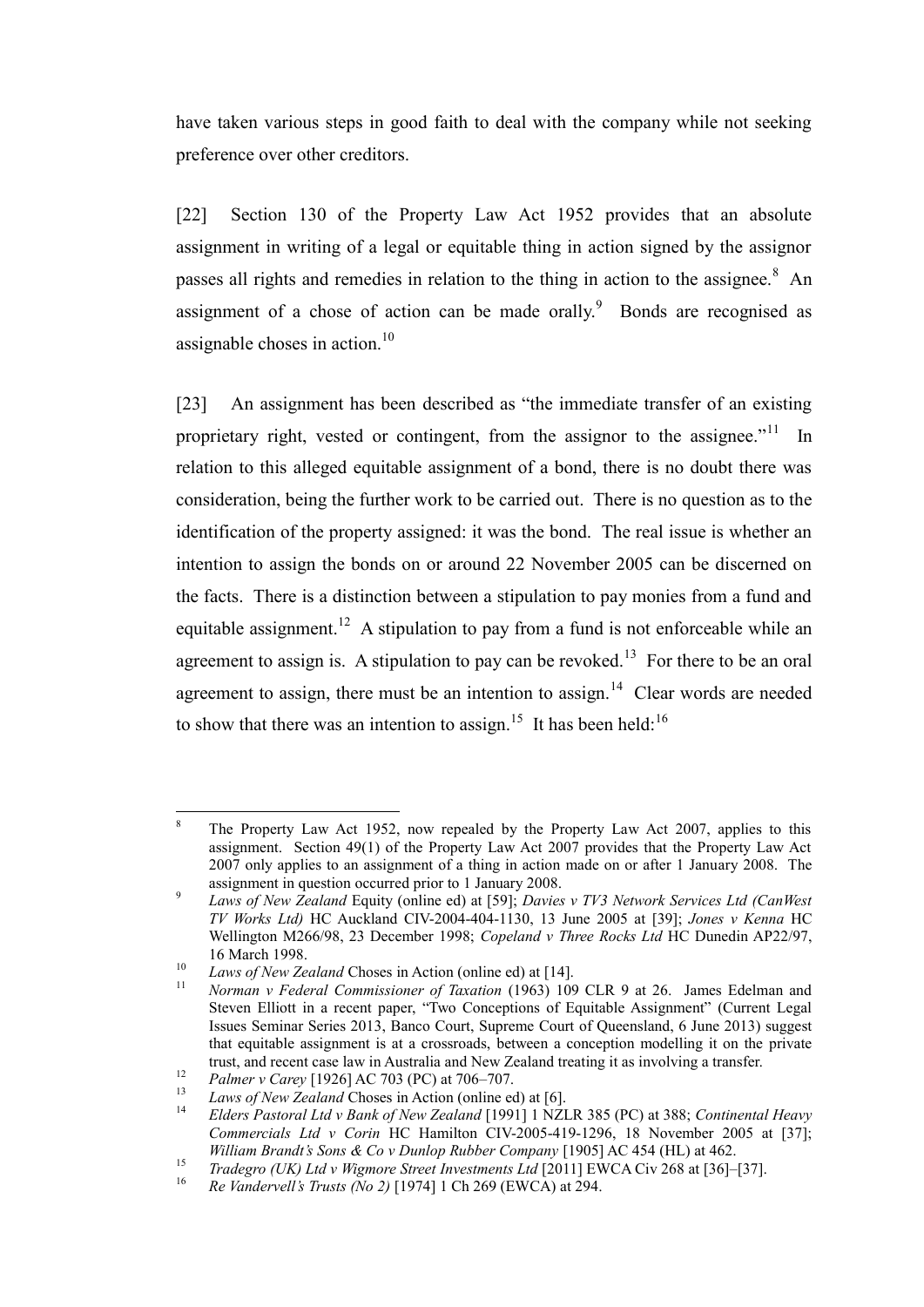… the mere existence of some unexpressed intention in the breast of the owner of the property does nothing: there must at least be some expression of that intention before it can effect any result. To yearn is not to transfer.

[24] The determination of an intention to assign is a question of fact.<sup>17</sup> We accept that no formal words are required for a valid equitable assignment of a legal chose in action.<sup>18</sup> It was stated in *Elders Pastoral Ltd v Bank of New Zealand*:<sup>19</sup>

A promise by a debtor to a creditor that a sum owed or which will or may become due to the debtor from a third party should be paid to the creditor by *the third party is a clear form of equitable assignment*, particularly when the promise is given for valuable consideration.

[25] If the intention of the assignor that the contractual right is to become the property of the assignee is clear, equity will require the assignor to do all that is necessary to implement that intention. As in contract, the assessment of intention to assign is discerned objectively as it would be by an independent third party observer, from the parties' outward expressions of intention.<sup>20</sup> Mr Ireland's assertions of his personal belief that there had been an agreement to assign, even if true, are not determinative.

[26] Mr Francis, who presented the argument on whether there was a voidable transaction for the appellants, submitted that the importance of intention is well illustrated by the decision of this Court in *Mountain Road (No 9) v Michael Edgley Corp Pty Ltd.*<sup>21</sup> The assignment document had been drawn in a form contemplating execution by a party. It was held that the operative provisions of the document suggested that it was not intended to become binding between the parties until both parties had signed it. No particular form was required to constitute a valid equitable assignment. The essential element was an intention to assign. As between the assignor and assignee, no notice to the debtor was necessary. $^{22}$ 

<sup>17</sup> <sup>17</sup> *Oosson v Dyson* [1969] 120 CLR 365 at 388.

<sup>18</sup> *William Brandt's Sons & Co v Dunlop Rubber Company*, above n 14, at 462 as approved of in *Pulley v Public Trustee* [1956] NZLR 771 (SC) at 777 and *Elders Pastoral Ltd v Bank of New Zealand,* above n 14, at 387.

<sup>&</sup>lt;sup>19</sup> *Elders Pastoral Ltd v Bank of New Zealand*, above n 14, at 387 (emphasis added).<br><sup>20</sup> *Citation Down Wines Ltd v Bernetical Trust Ltd* [2012] N7CA 506 et [54]

<sup>&</sup>lt;sup>20</sup> *Gibbston Down Wines Ltd v Perpetual Trust Ltd* [2013] NZCA 506 at [54].

<sup>&</sup>lt;sup>21</sup> *Mountain Road (No 9) v Michael Edgley Corp Pty Ltd* [1999] 1 NZLR 335 (CA) at 340.

At 343.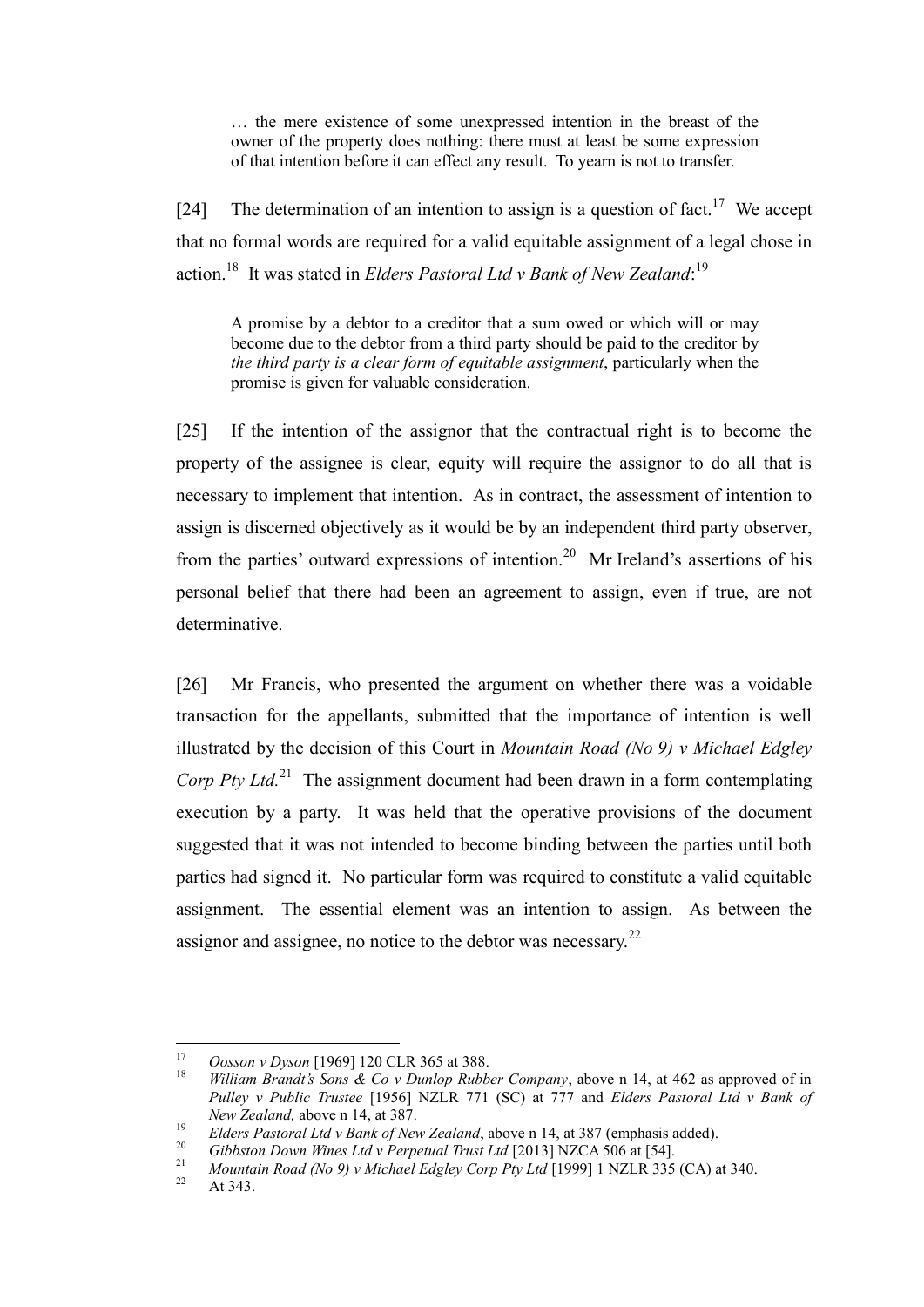[27] The assignment in question must have been a conditional assignment in that it could only become operative once the work in question was done. We accept that there can be an agreement to assign an existing chose in action in the future.<sup>23</sup> In that situation the assignee has an equitable interest in the property, and the assignor holds it as trustee for the assignee.<sup>24</sup> But there still must be an agreement to assign.

[28] Like the Associate Judge, we accept that if there had been a prior oral equitable assignment of the bonds on or about 22 November 2005 then that would not have been an "insolvent transaction" as it was outside the two year period.

[29] The question here is whether there was a valid oral assignment or agreement to assign on 22 November 2005. The alleged assignment was of an existing chose (a right to the bond money on certified completion), conditional on the work being done by West City.<sup>25</sup>

[30] Mr Francis also placed weight on the fact that there was an "entire agreement" clause. Under the clause all prior representations, conversations and agreements were merged and superseded by the deed. We do not consider that this had the effect of cancelling or in some other way neutralising the alleged earlier agreement to assign, if one had been reached. This is because the clause in the deed had been drafted almost a year earlier, after the alleged oral agreement, and could be seen as consistent with and reflective of that earlier agreement. If there had been an assignment on or around 22 November 2005 it could not be cancelled or revoked by such a clause, drafted as it was in contemplation of the oral agreement continuing to exist. For these reasons we do not regard the entire agreement clause as helpful to the appellants' case.

#### **Was there an intention to assign?**

[31] The appellants challenge the Associate Judge's assessment of the evidence. They argue that it is plain on that evidence that no concluded assignment could have

 $23$ <sup>23</sup> AG Guest *Guest on The Law of Assignment* (Sweet & Maxwell, London, 2012) at 101.<br><sup>24</sup> Holmond v Marshall (1862) 10 HJ Cos 191 at 200: Bank of Navy Zealand v Elders Ba

<sup>24</sup> *Holroyd v Marshall* (1862) 10 HL Cas 191 at 209; *Bank of New Zealand v Elders Pastoral Ltd*  [1992] 1 NZLR 536 (CA) at 538; R Meagher, D Heydon and M Leeming *Meagher, Gummow &*  Lehane's Equity: Doctrines and Remedies (4<sup>th</sup> ed, Butterworths, Sydney, 2002) at 225–226.

 $25$  Clauses 2.4 and 3 of the deed of assignment.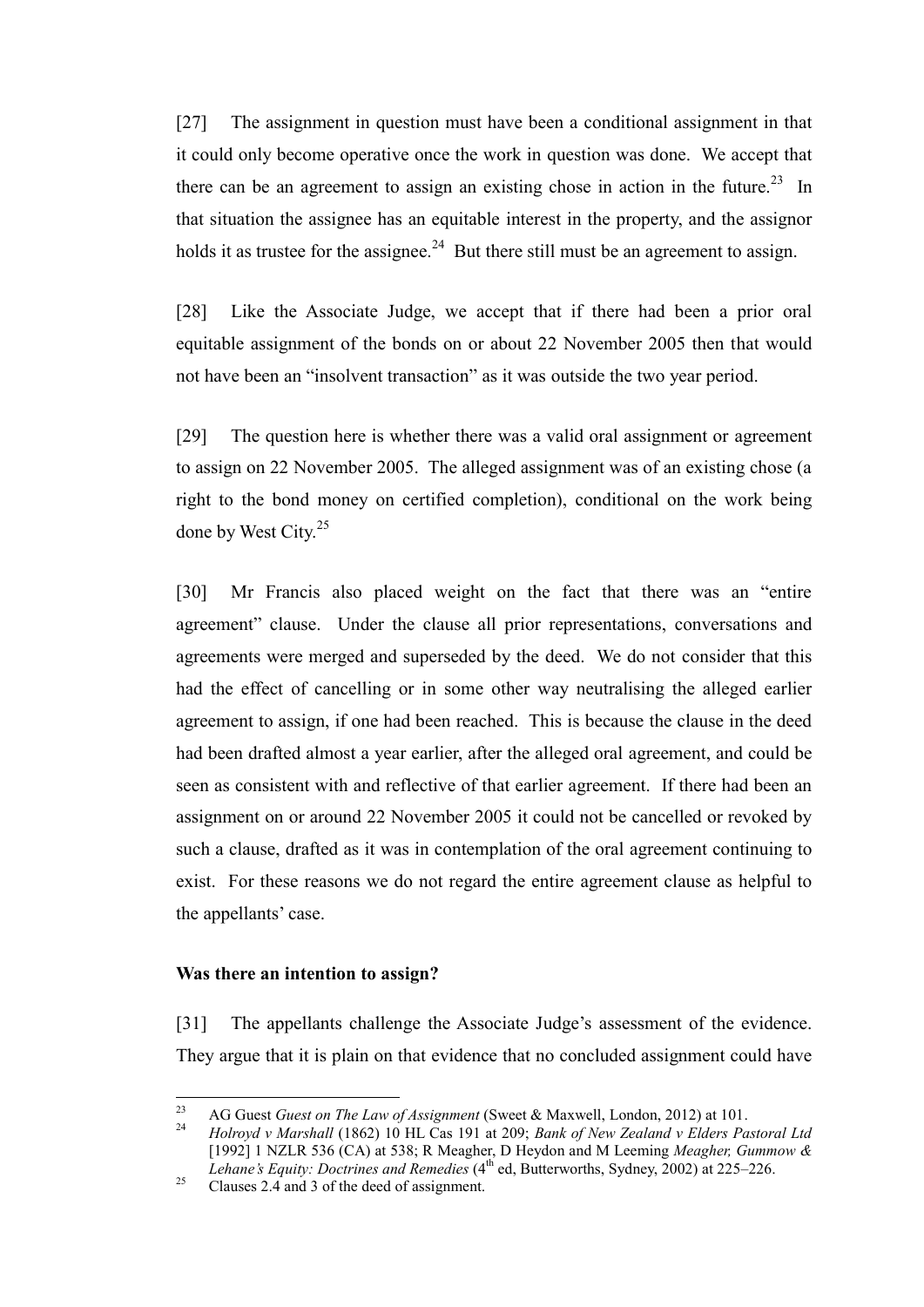occurred, both as a matter of law and based on the evidence of the parties' intentions, until (at the very earliest) the consideration had been provided and the work was approved by the Council in July 2006.

[32] While the liquidators had the onus of proving a transaction within the specified period,<sup>26</sup> they had in fact done so on a prima facie basis by producing a valid signed assignment dated 3 October 2006. However, in assessing whether an insolvent transaction was proven at that date, the Court had to include in that assessment the evidence of the prior agreement. In this appeal we must carry out our own assessment.<sup>27</sup> There are no specific findings of credibility by the Associate Judge, although clearly he did not find that Mr Ireland lacked credibility or was an untrustworthy witness.

[33] Mr Ireland gave evidence before the Associate Judge. As he had done in the letter, he put the agreement on the basis that it was an arrangement that West City would be paid out of the Council bonds. This in itself would not be an assignment. He also acknowledged that he could not obtain the benefit of the bond until the works were complete. He did, on one occasion, assert that he had told Mr Andersen that he would not do any work "until, unless you assign me the bond". However, on another occasion he asserted "what he agreed to do is pay us using the Council bond money. This [the signed deed] is just the assignment of it."

[34] There are tensions in Mr Ireland's evidence. At times he speaks of no more than a stipulation to pay from the bond monies when they become available. On occasions he speaks of an agreement to assign with immediate effect. On others he deposes that the arrangement was subject to a formal agreement, the terms of the formal agreement being different from the terms he asserted were orally agreed. In particular, there is a vagueness about when the bond was to be assigned. Was it on the completion of work, or rather once the Council agreed there had been satisfactory completion?

<sup>26</sup> <sup>26</sup> *Rea v Russell* [2012] NZCA 536 at [24].

<sup>27</sup> *Austin, Nichols & Co Inc v Stichting Lodestar* [2007] NZSC 103, [2008] 2 NZLR 141 at [3] and [5].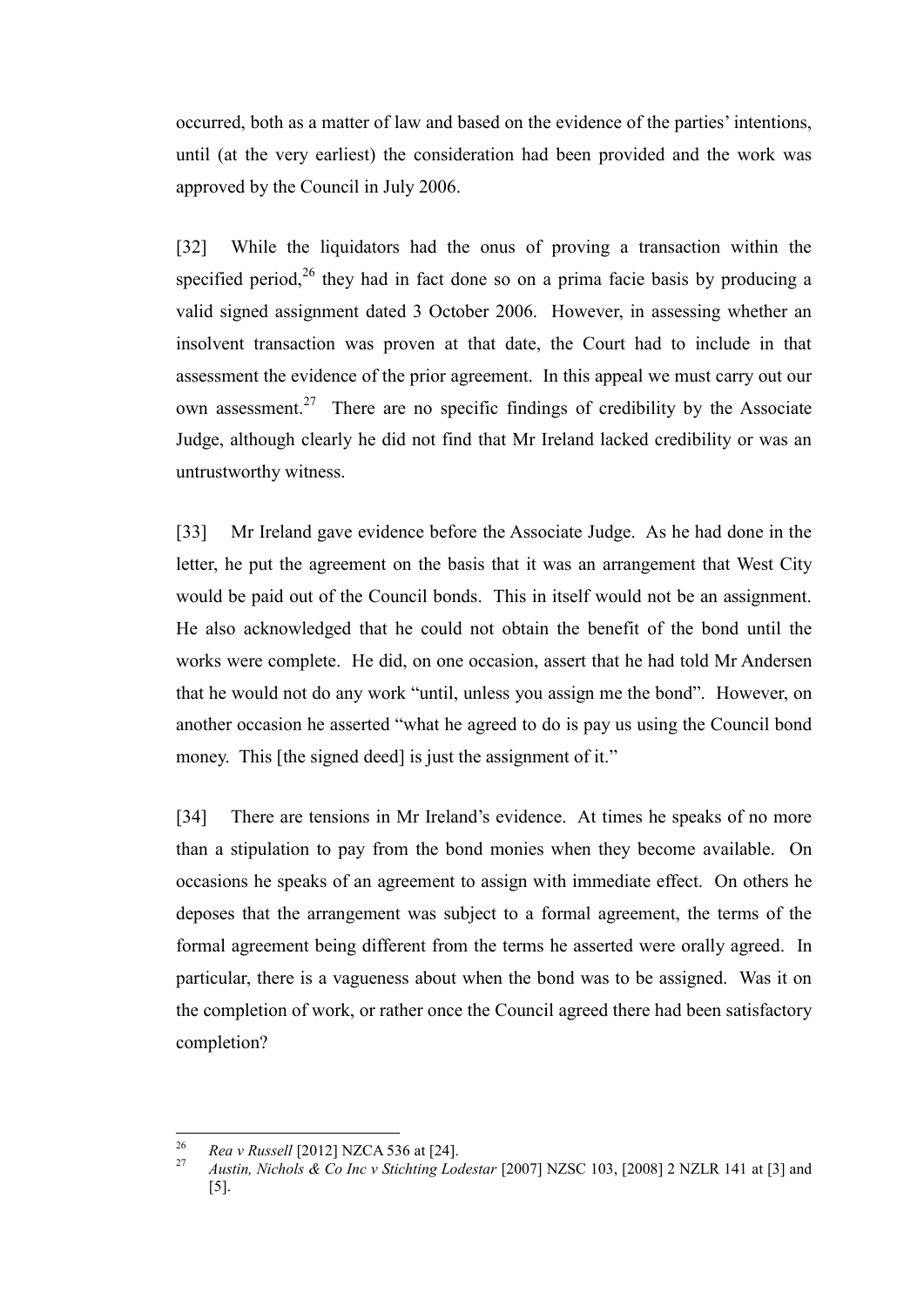[35] In discerning intention the Court only had the evidence of Mr Ireland. The principal of St George, Mr Andersen, did not give evidence. As noted earlier,<sup>28</sup> Mr Ireland in his affidavit adopted as his evidence what his letter of 6 November 2005 stated. The following propositions came out of that letter:

- (a) Mr Ireland would not proceed with the planting and minor works until the \$47,532.12 due on 31 January 2004 was paid.
- (b) The quote for the further work to be done was \$46,376.05 plus GST.
- (c) Payment of these amounts was intended to come from the bond monies held by the North Shore City Council.
- (d) That arrangement was acceptable to Mr Ireland, provided it was "done with a formal agreement".
- (e) The work was done by January 2006, but no attempt was made to execute an assignment until 3 October 2006.

[36] There is no doubt that it was within the authority of Mr Andersen to come to an agreement on behalf of West City. Mr Ireland does not appear to have had any direct knowledge of the deed that was prepared, and observed in his affidavit that it was "kept in the bottom drawer" and not actually signed at that time.

[37] The Associate Judge carefully analysed the evidence relating to the claimed agreement to assign the bond. After listing the points for and against an agreement he set out six points supportive of an intention to assign,<sup>29</sup> and concluded:

[47] It seems likely that the liquidators' concerns over the existence of an agreement will never have a definitive answer. However, I am satisfied on the evidence before the Court that it is more likely than not that Mr Ireland and Mr Andersen came to an agreement in or about November 2005 that St George would assign the bond to West City. The liquidators have the onus of proving a transaction within the specified period. I find that they have not done so. ...

<sup>28</sup>  $\frac{28}{29}$  At [9] above.

Levin v West City Construction Ltd, above n 1, at [46].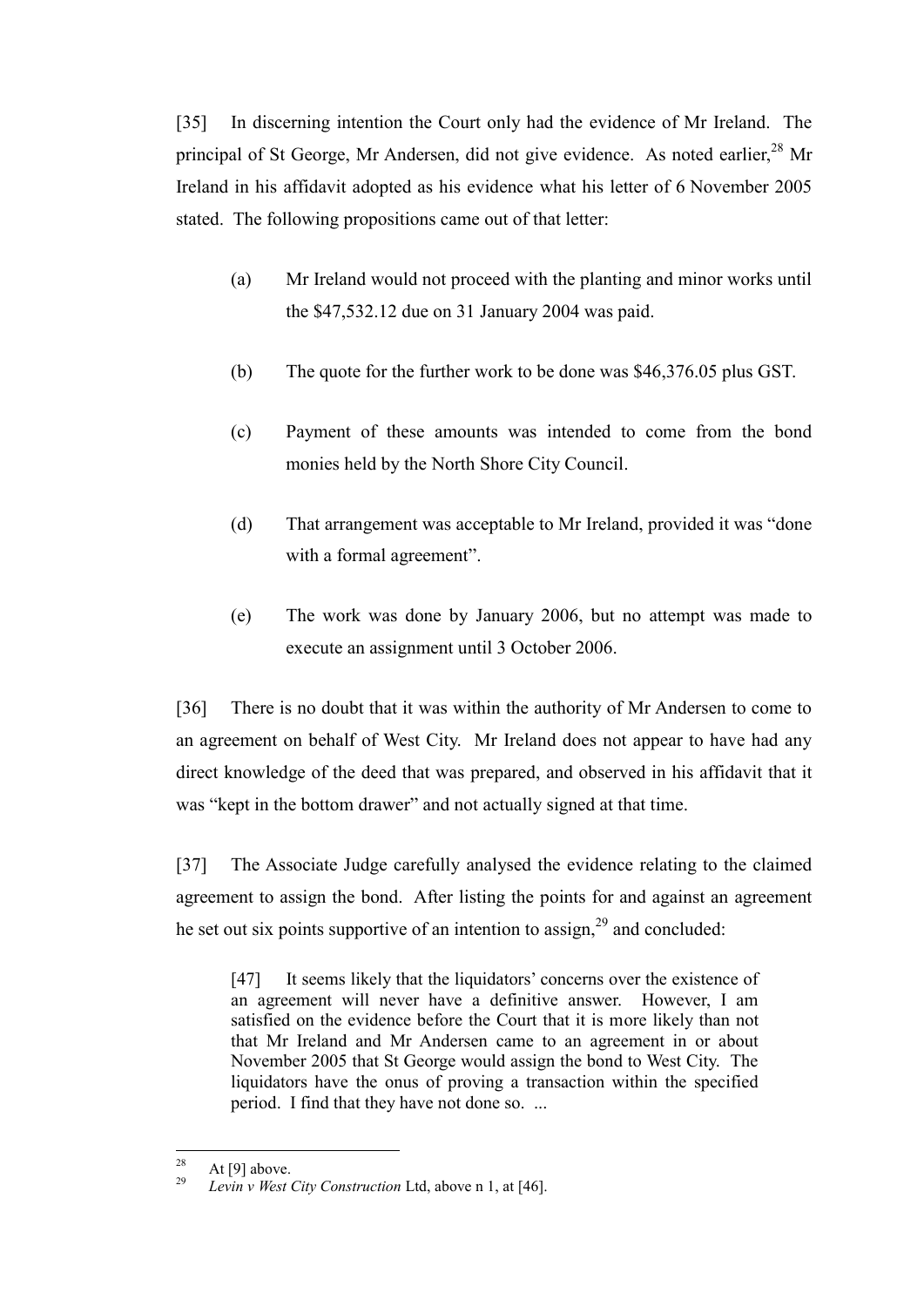[38] The Associate Judge's choice of words is significant. He noted that he was satisfied on the evidence that it was more likely than not that an agreement was reached that St George "would" assign the bond to West City. We must consider whether, if the Associate Judge was indicating in that passage that there was a binding agreement reached to assign in the future, that is a correct analysis of the facts.

[39] We agree with the Associate Judge that it is not possible to discern whether there was an absolute or conditional assignment from what Mr Ireland said. However, we go further. We are unable to discern on the facts any intention of the parties to be bound by an agreement to assign in November 2005. To the contrary, Mr Ireland stated categorically in the letter on which he relied in his affidavit, and which is the only documentary evidence, that the arrangement would "not be acceptable" until there was a formal agreement. There was no formal agreement until 3 October 2006, which was within the two year period.

[40] In addition to the explicit statement by Mr Ireland that West City would not be bound until an agreement was signed, there are the following factors that indicate this was so:

- (a) The agreement that was drafted by St George's solicitors (it seems without Mr Ireland's knowledge) was put in the "bottom drawer", an indication that the issue of the parties entering into a contract to assign was shelved for the time being.
- (b) West City continued to submit invoices for the further work done through December 2005 and January 2006, indicating they were hoping to be paid in the usual way, rather than there being a promised payment by an assignment.
- (c) In addition to the invoices there was a letter sent on 13 June 2006 by West City to the works certifier setting out the various unpaid claims, some of which were certified and some of which it was stated were to be certified in the future. This is not consistent with there being in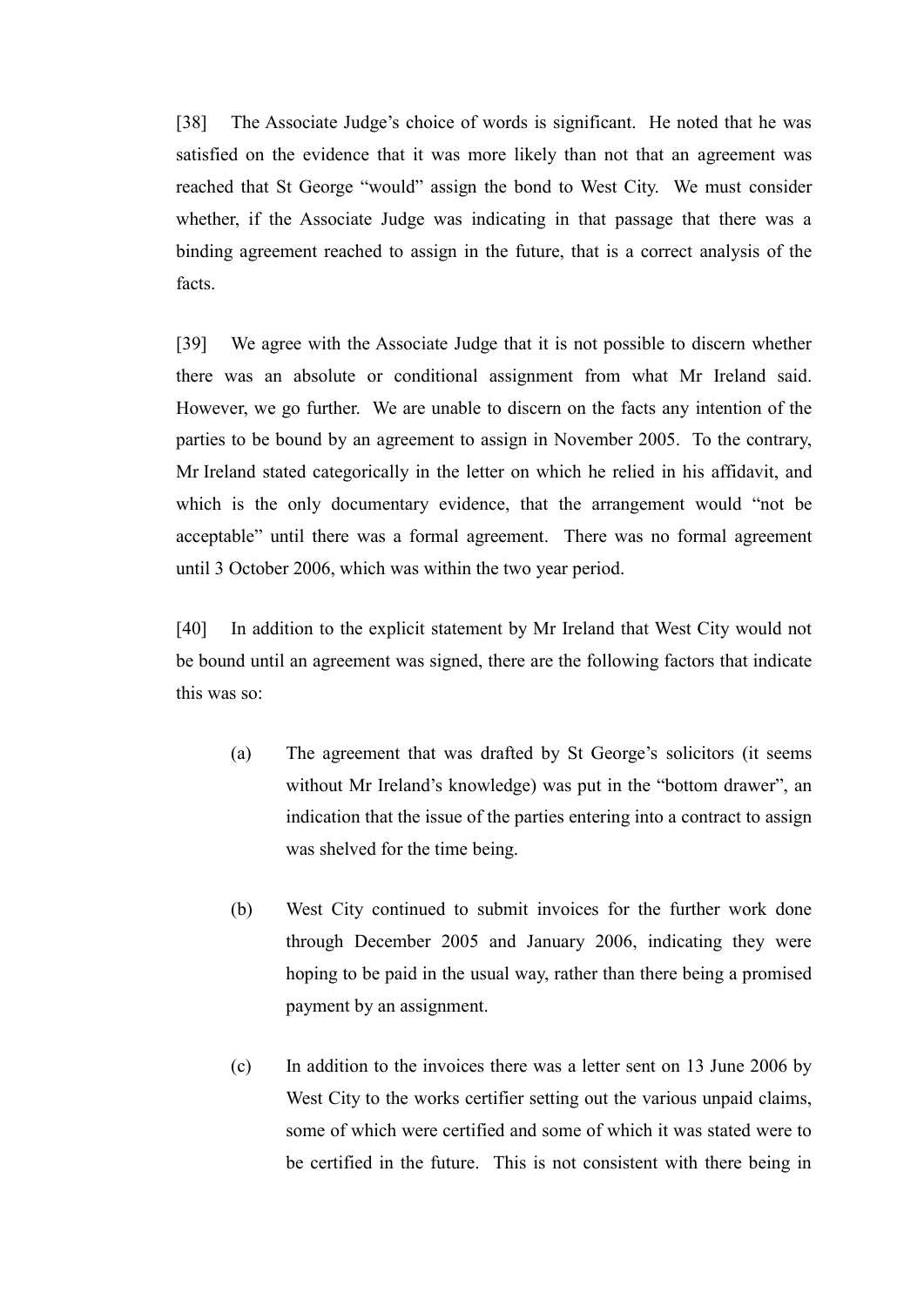existence a binding agreement to settle a debt by the assignment of the bonds. If there was an agreement to assign, it should have been perfected at that time, and payment would have come from the bond funds.

- (d) There is no evidence that the Council was informed of the alleged assignment at the time of the July completion, which may have been expected if there had been a binding agreement.
- (e) When the deed of assignment was executed on 3 October 2006, it was with a new entity. West City Construction Ltd had changed its name to Ireland Holdings Ltd and a new company had been incorporated in which Mr Ireland's sons were directors, and which took the name West City Construction Ltd. The deed of assignment was with the new West City Construction Ltd. This is indicative of the fact that the parties did not see the original understanding with West City Construction Ltd as a binding equitable assignment. The Associate Judge did not have the benefit of a submission on this point.
- (f) It was a condition of the release of the bond that there be satisfactory completion of the works by 19 November 2005, subject to any extension granted by the Council. It would have been surprising for West City to have surrendered its rights of recovery in exchange for an assignment, when the bond itself might never be released or if it was, at some distant time in the future.

[41] It is indicative of the lack of any agreement to assign that some critical details were not agreed. While the subject matter, the bond, is clear on Mr Ireland's evidence, he did not refer to any discussions as to the point at which the bond was to be payable. The Associate Judge appeared to assume that the assignment would come into effect when the works were completed. He assumed that as soon as the works were physically complete that was sufficient. The issue arises, completed to what standard? The Associate Judge assumed that physical completion was enough. The assignment document signed on 3 October 2006 stated that West City was to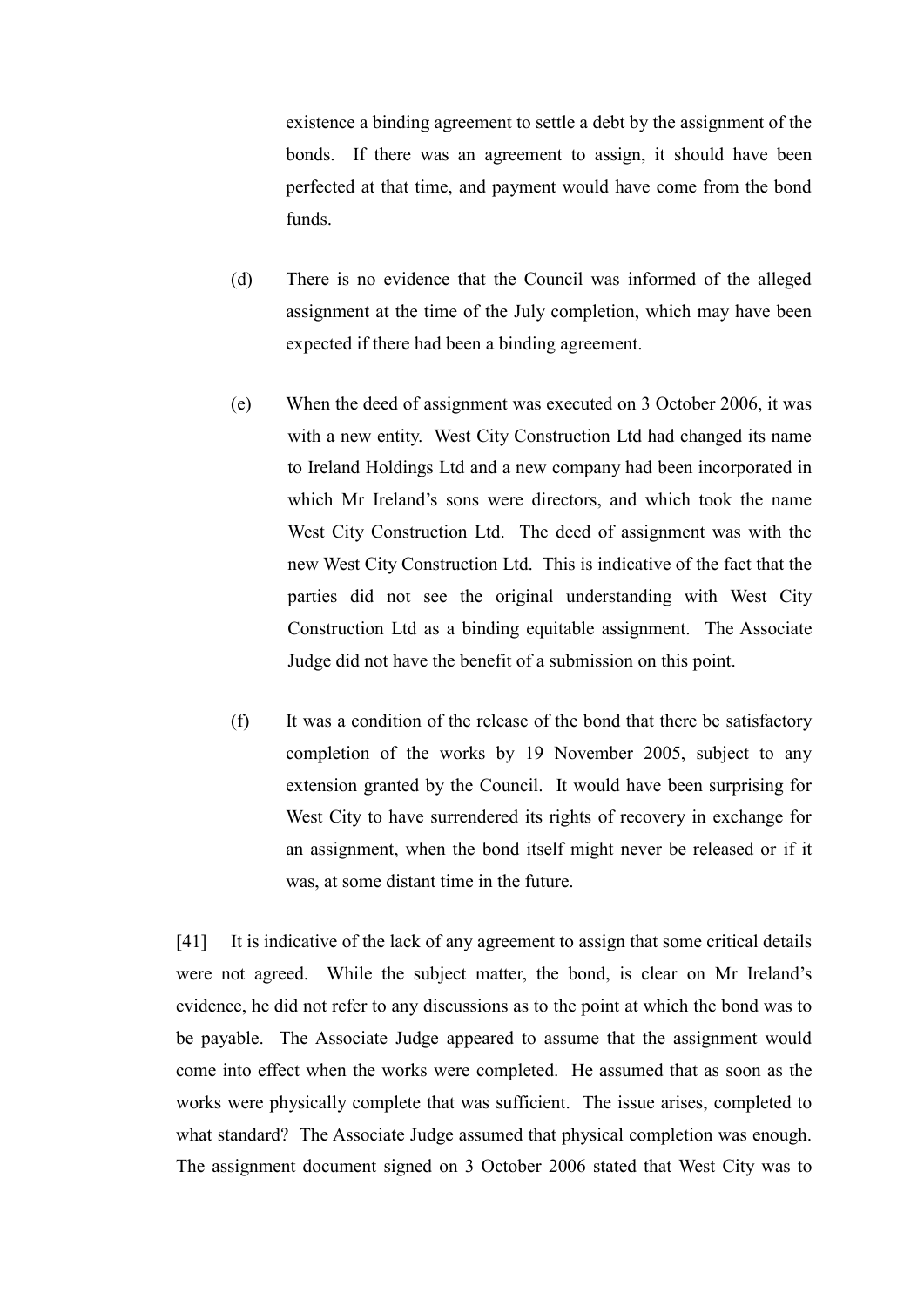undertake and complete the works on or before the completion date "in a proper and workman-like manner and to the full satisfaction of St George and the Council".<sup>30</sup> It was stated at cl 2.4 that the decision of the Council as to what constitutes satisfactory completion of the work should be accepted by the parties as final and binding on each of them.

[42] This uncertainty as to this basic term is indicative of a lack of intention to assign, and would have made it impossible to order specific performance of the alleged oral agreement. This indicates that at the most, all that occurred in November 2005 was an agreement in principle. There were matters still to be resolved before the parties regarded themselves as bound.

[43] We accept the Associate Judge's observation that Mr Ireland was "a man more versed in the subtleties of construction than in the subtleties of language".<sup>31</sup> However, Mr Ireland appears to have been a successful and shrewd businessman. If it had been agreed that the bond was to be transferred to West City, he would have used words in his correspondence at the time and in his original affidavit which indicated this. However, both the letter and the original affidavit indicated no more than a statement by Mr Andersen that the bond monies when received would be used to pay West City, and if an acceptable formal agreement could be reached in relation to those bond monies in the future, then that would be an acceptable mode of payment.

[44] We do not consider it surprising that Mr Ireland would have been prepared to commit West City to further work without payment of outstanding accounts, and without an assignment. The parties had a long working relationship involving very large sums of money. Clearly they trusted each other, and indeed that trust was warranted, as a deed of assignment was executed in due course on 3 October 2006.

[45] Therefore, we reach a view on the facts different from that of the Associate Judge. The material before the Court does not show that the parties intended to enter into a binding assignment in November 2005. There is written evidence that there

 $30^{\circ}$  $^{30}$  Clause 2.1 of the deed of assignment.

At  $[44](a)$ .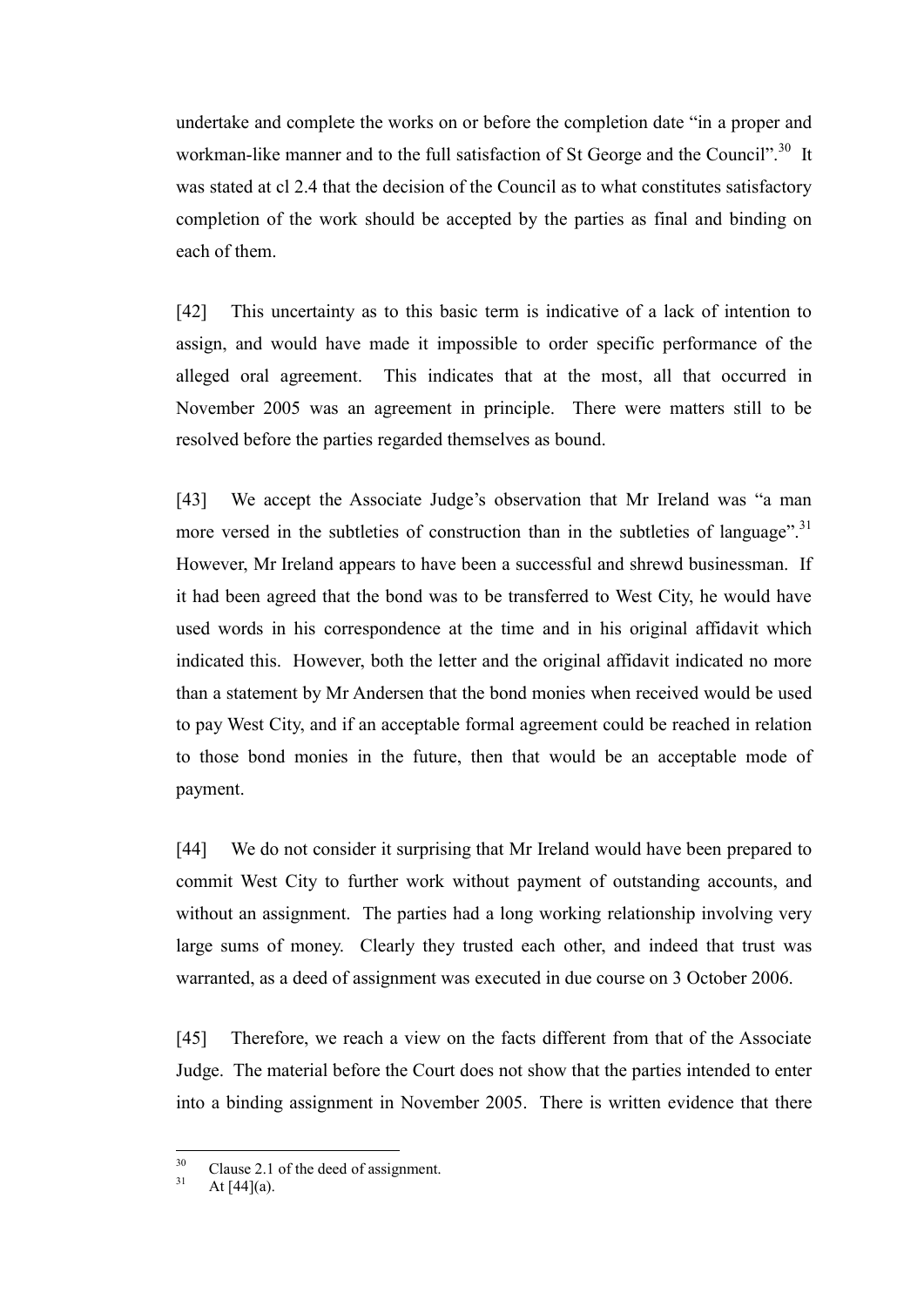was an understanding that, if and when St George was paid the bond monies, they would go to meet the indebtedness to West City. There may have been an understanding that there could be an assignment if that was necessary in the future. However, the evidence does not show an intention to assign or enter into an agreement to assign that was to bind the parties in November 2005.

[46] Therefore, we are satisfied that the agreement to assign was the agreement signed on 3 October 2006, and that there was no binding earlier assignment or agreement to assign. Our assessment differs accordingly with that of the Associate Judge, and we will allow the appeal.

### **The cross-appeal**

- [47] Two points were raised on the cross-appeal:
	- (a) The Judge was wrong to conclude that the respondent would not have established a defence under s 296(3) of the Companies Act; and
	- (b) The Judge erred in considering whether he would have exercised his discretion under s 295 of the Companies Act.

[48] The Associate Judge held the assignment was not in the ordinary course of business, as the ordinary course was for payments to be made directly to West City.<sup>32</sup> There was originally in the notice of cross-appeal a ground that the Judge was wrong to conclude that the transaction would not have been in the ordinary course of business. It was not pursued before us. We have no doubt the Associate Judge's decision on that point was correct, given that there was no evidence of any other assignments as a method of payment.

[49] The Associate Judge held that should the assignment have been within the two year period, West City did not have a defence under s 296(3). Section 296(3) provides:

 $32$ <sup>32</sup> *Levin v West City Construction Ltd*, above n 1, at [48].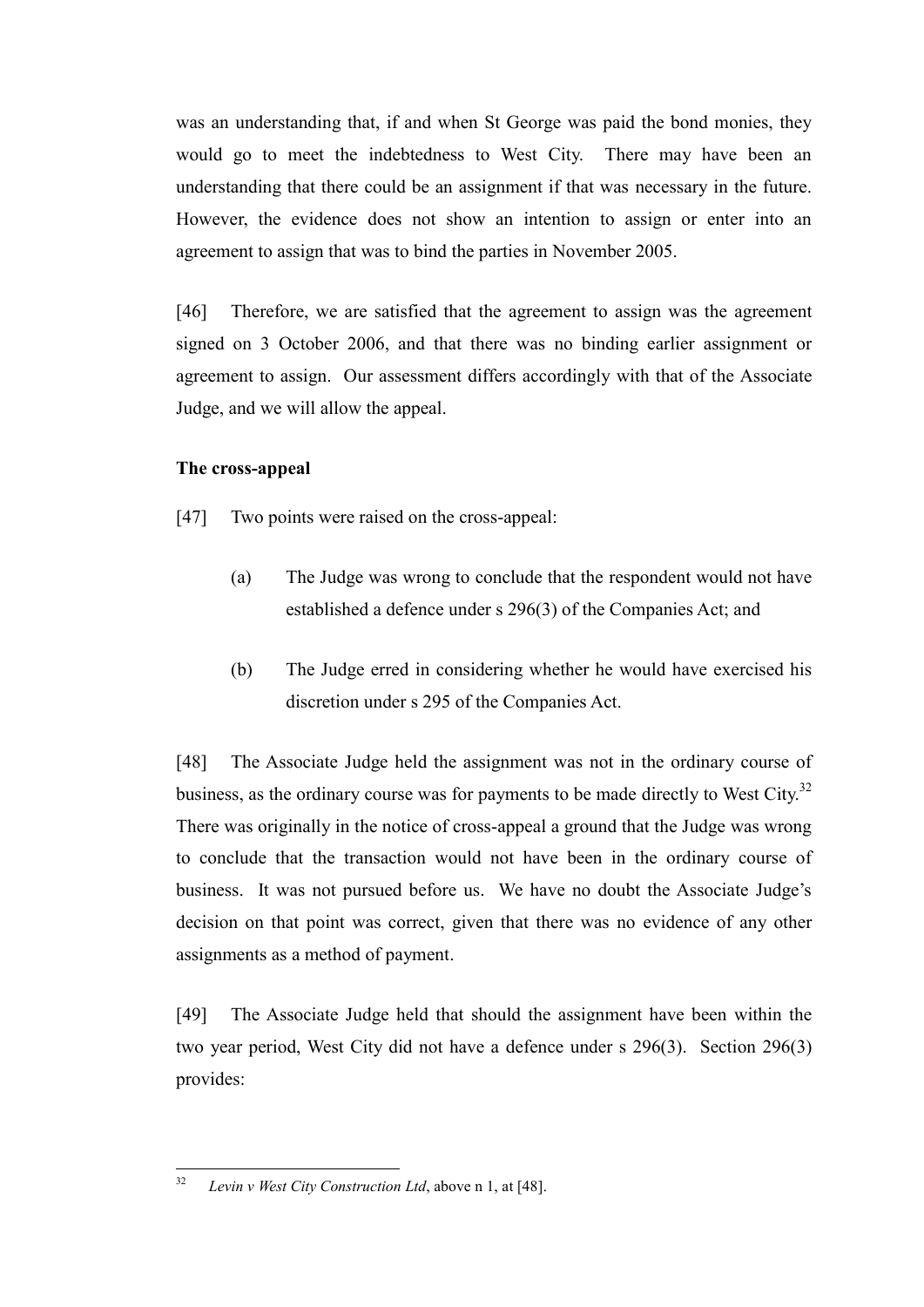#### **296 Additional provisions relating to setting aside transactions and charges**

…

- (3) A court must not order the recovery of property of a company (or its equivalent value) by a liquidator, whether under this Act, any other enactment, or in law or in equity, if the person from whom recovery is sought (A) proves that when A received the property—
	- (a) A acted in good faith; and
	- (b) a reasonable person in A's position would not have suspected, and A did not have reasonable grounds for suspecting, that the company was, or would become, insolvent; and
	- (c) A gave value for the property or altered A's position in the reasonably held belief that the transfer of the property to A was valid and would not be set aside.

## *Good faith / suspicion of insolvency*

[50] The Associate Judge did not accept that as at October 2006 West City could have honestly believed the deed did not involve any element of undue preference, or that an average businessperson in the shoes of West City would not have had a positive feeling of apprehension or mistrust about St George's insolvency.<sup>33</sup>

[51] The Associate Judge relied on the fact that sections had been released for sale for a period of two years by the time the deed was executed and the debt was still outstanding. We accept Mr Davey's submission for West City that there was insufficient evidence to conclude that this in itself was an indication of bad faith.

[52] However, we accept the Associate Judge's conclusion that Mr Ireland could not have honestly believed the deed did not involve an element of undue preference, or that an average businessperson in the shoes of West City would not have felt apprehension that St George was or would become insolvent.<sup>34</sup> West City had been owed money since January 2004. A delay in payment of over 33 months must have alerted West City to a financial problem, and therefore to the fact that a transfer of a valuable asset to West City in October 2006 involved an element of undue preference.

 $33$  $\frac{33}{34}$  At [51].

At  $[51]$ .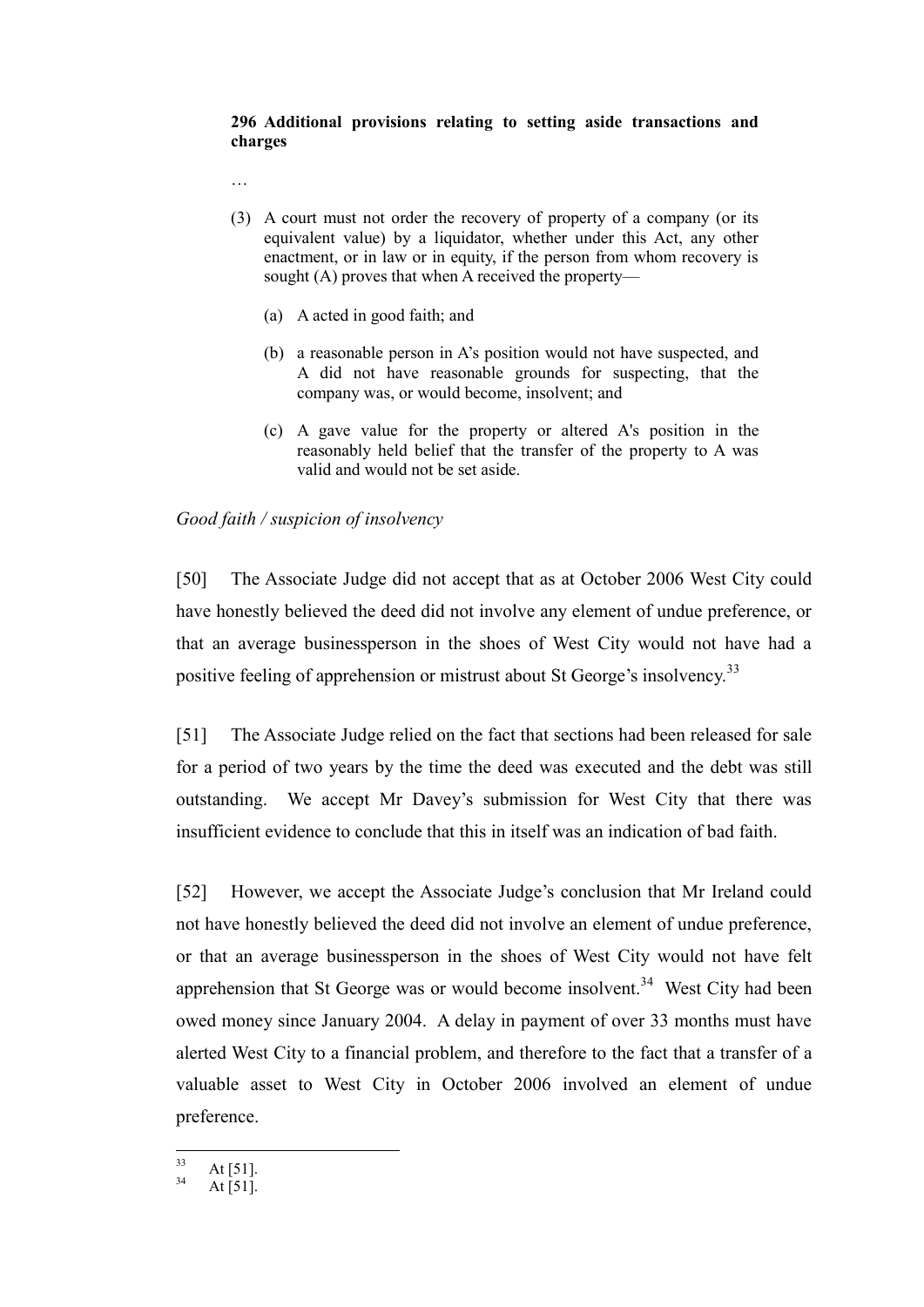[53] The assignment of the debt in October 2006 was out of the ordinary, and had the obvious effect of denying any other creditors (and there were bound to be some) of a share of the asset. We consider the Associate Judge was right in inferring that Mr Ireland's concern in October 2006 was to be in a position to obtain payment directly from the Council.<sup>35</sup> A reasonable person in his position could not have failed to suspect that the company was or would become insolvent, and he did not receive the payment in good faith.

### *The giving of value*

[54] The Associate Judge did not find it necessary to consider whether value had been given.<sup>36</sup> This Court has recently held in *Farrell v Fences & Kerbs Ltd* that value must be given at the time the property is received, rather than at the time the antecedent debt was created.<sup>37</sup> The assignment was signed on 3 October 2006. The consideration and the contractual work carried out by West City that was contemplated by the deed of assignment had been carried out. Mr Ireland referred to some maintenance work that was done after the deed of assignment, but the evidence of the extent and value of that work was vague, and it is far from clear that the work was done because of the assignment. There is no reference to this further work in the assignment. We are not satisfied that value was given for the assignment on or about 3 October 2006.

[55] Therefore, in our view none of the s 296(3) requirements were met. The payment was not received in good faith. A reasonable person in West City's position would have suspected the company was insolvent and no value was given for the transfer.

### **The s 295 discretion**

[56] The second issue raised on the cross-appeal is whether the Court in its discretion would have declined to make an order for the payment of the sum of \$104,350 by West City to the liquidators. The Associate Judge determined that he

<sup>35</sup>  $rac{35}{36}$  At [46](e).

 $\frac{36}{37}$  At [52].

<sup>37</sup> *Farrell v Fences & Kerbs Ltd,* above n 5, at [86].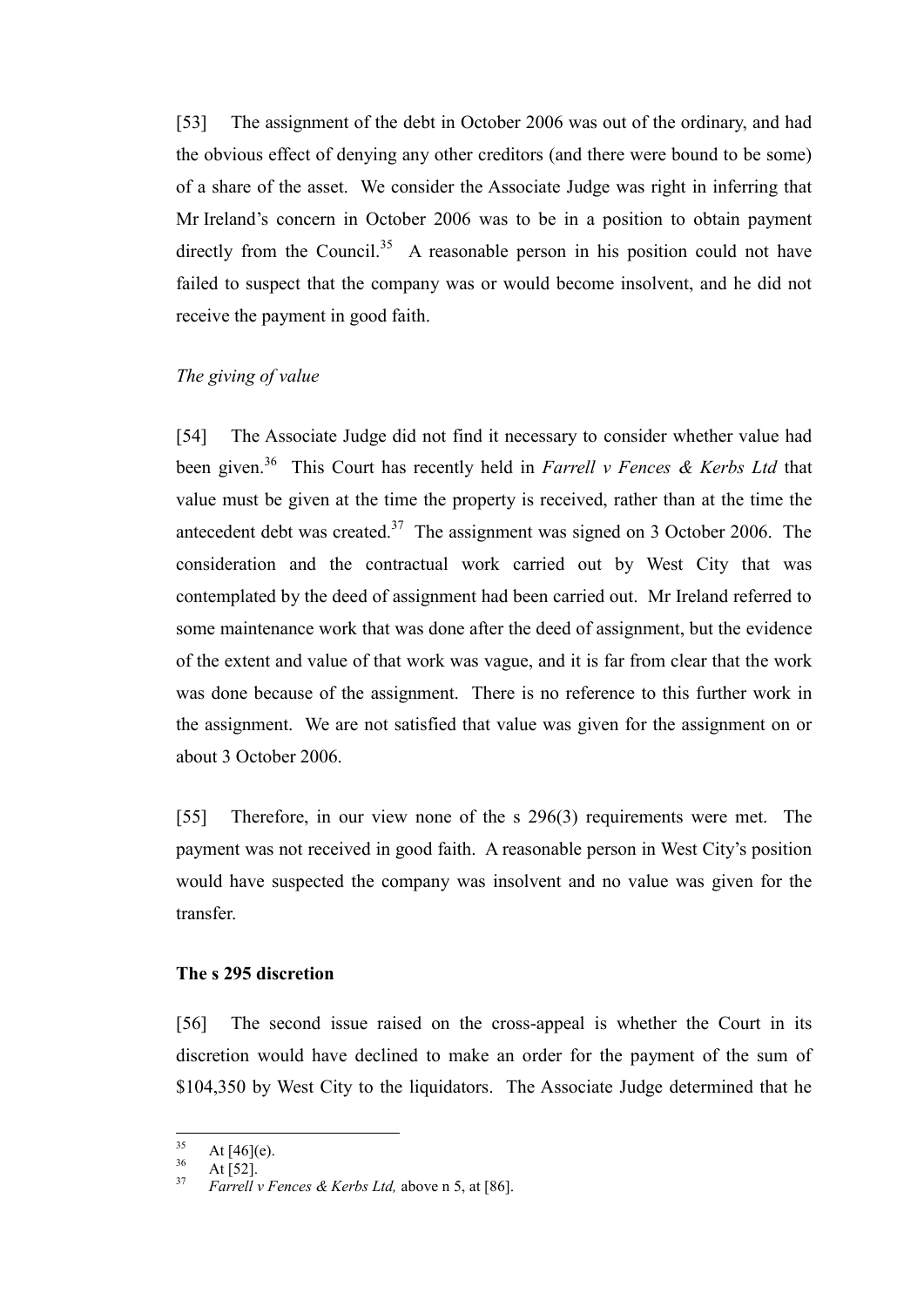would not have declined to make an order on the grounds of delay.<sup>38</sup> Given that there is a six year limitation period,  $39$  the delay in applying to set aside the transaction of approximately four years (during which there was some correspondence concerning the transaction being voidable) was, as the Associate Judge found, insufficient to warrant a refusal to make an order under s 295.

[57] The Associate Judge also rightly rejected another argument that because West City made a relatively modest profit, no order should be made. That was West City's decision and does not come close to a level of unfairness that would warrant an order that derogated from the *pari passu* principle.

## **Result**

[58] The appeal is allowed and the cross-appeal is dismissed.

[59] An order is made setting aside the assignment of the North Shore City Council bond.

[60] West City Construction Ltd is to pay the amount of \$104,350 to the appellants.

[61] The appellants are to have costs for a standard appeal for one counsel on a band B basis in this Court.

[62] The order that West City was entitled to costs on a scale 2B basis together with disbursements in the High Court is quashed, and substituted by an order that the appellants as liquidators are entitled to costs on a scale 2B basis together with disbursements as fixed by the Registrar of the High Court.

<sup>38</sup> <sup>38</sup> *Levin v West City Construction Ltd*, above n 1, at [57].

Limitation Act 1950, s 4.